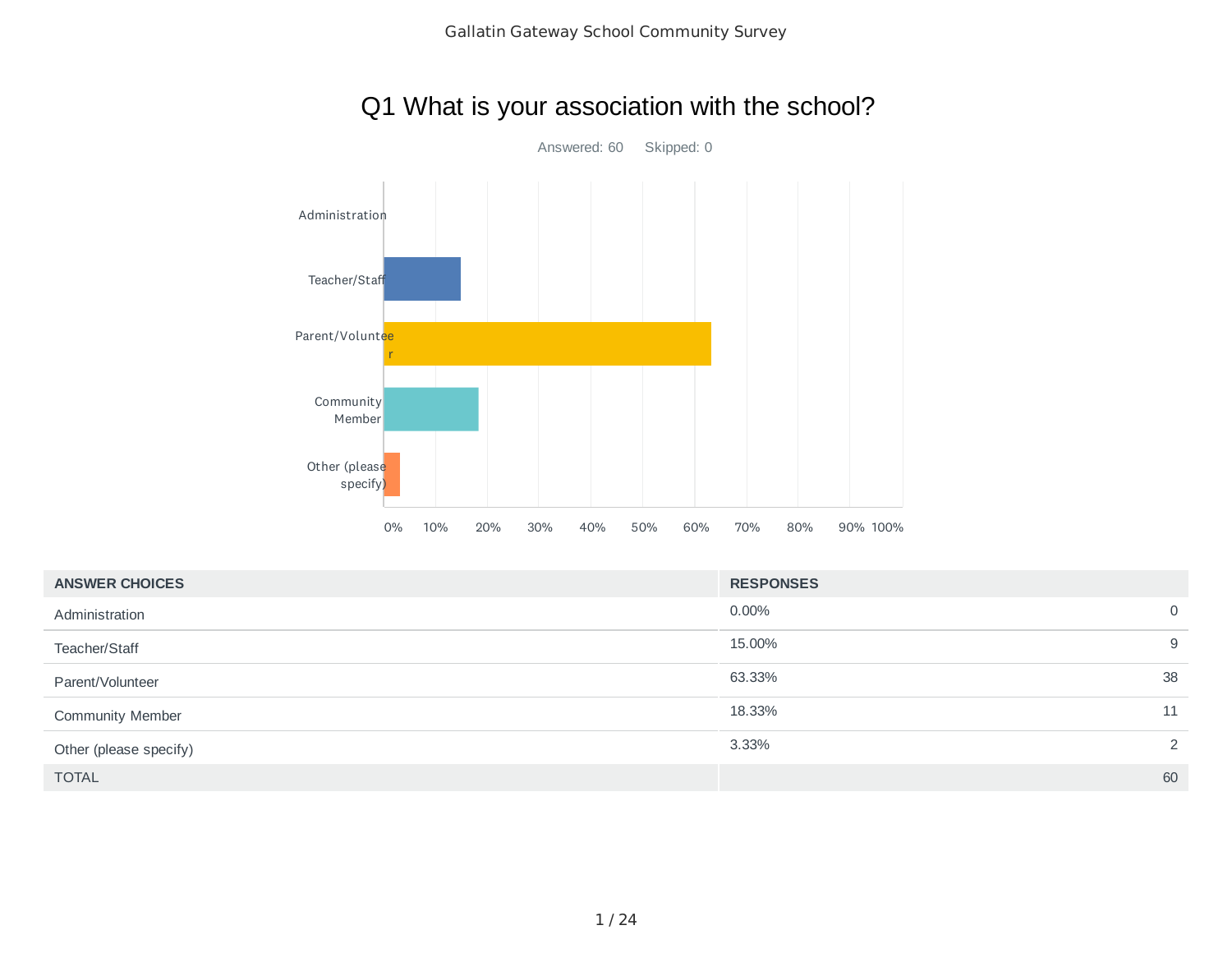| # | <b>OTHER (PLEASE SPECIFY)</b> |
|---|-------------------------------|
|   | Former student parent         |
|   | former parent                 |

# Q2 What is your primary grade level focus



| <b>ANSWER CHOICES</b> | <b>RESPONSES</b> |    |
|-----------------------|------------------|----|
| Pre-K                 | 5.45%            | 3  |
| 1-3 Grades            | 23.64%           | 13 |
| 4-6 Grades            | 29.09%           | 16 |
| 7-8 Grades            | 21.82%           | 12 |
| Admin/Other           | 20.00%           | 11 |
| <b>TOTAL</b>          |                  | 55 |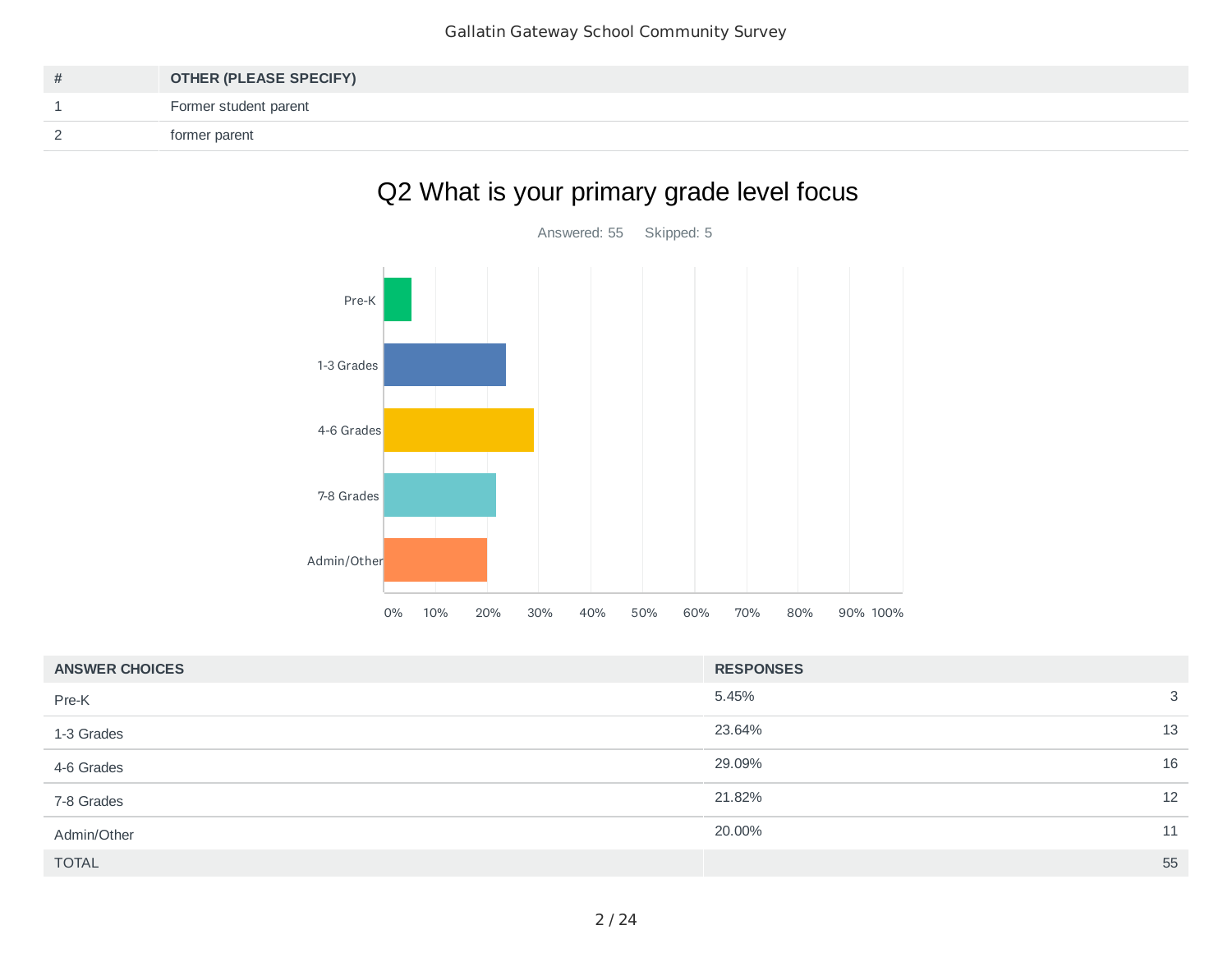## Q3 How often do you visit the school campus?



| <b>ANSWER CHOICES</b> | <b>RESPONSES</b> |    |
|-----------------------|------------------|----|
| Daily                 | 45.00%           | 27 |
| Weekly                | 20.00%           | 12 |
| Monthly               | 10.00%           | 6  |
| <b>Special Events</b> | 10.00%           | 6  |
| Infrequently/Never    | 15.00%           | 9  |
| <b>TOTAL</b>          |                  | 60 |

Q4 For each statement, please rate your level of agreement or disagreement.

Answered: 60 Skipped: 0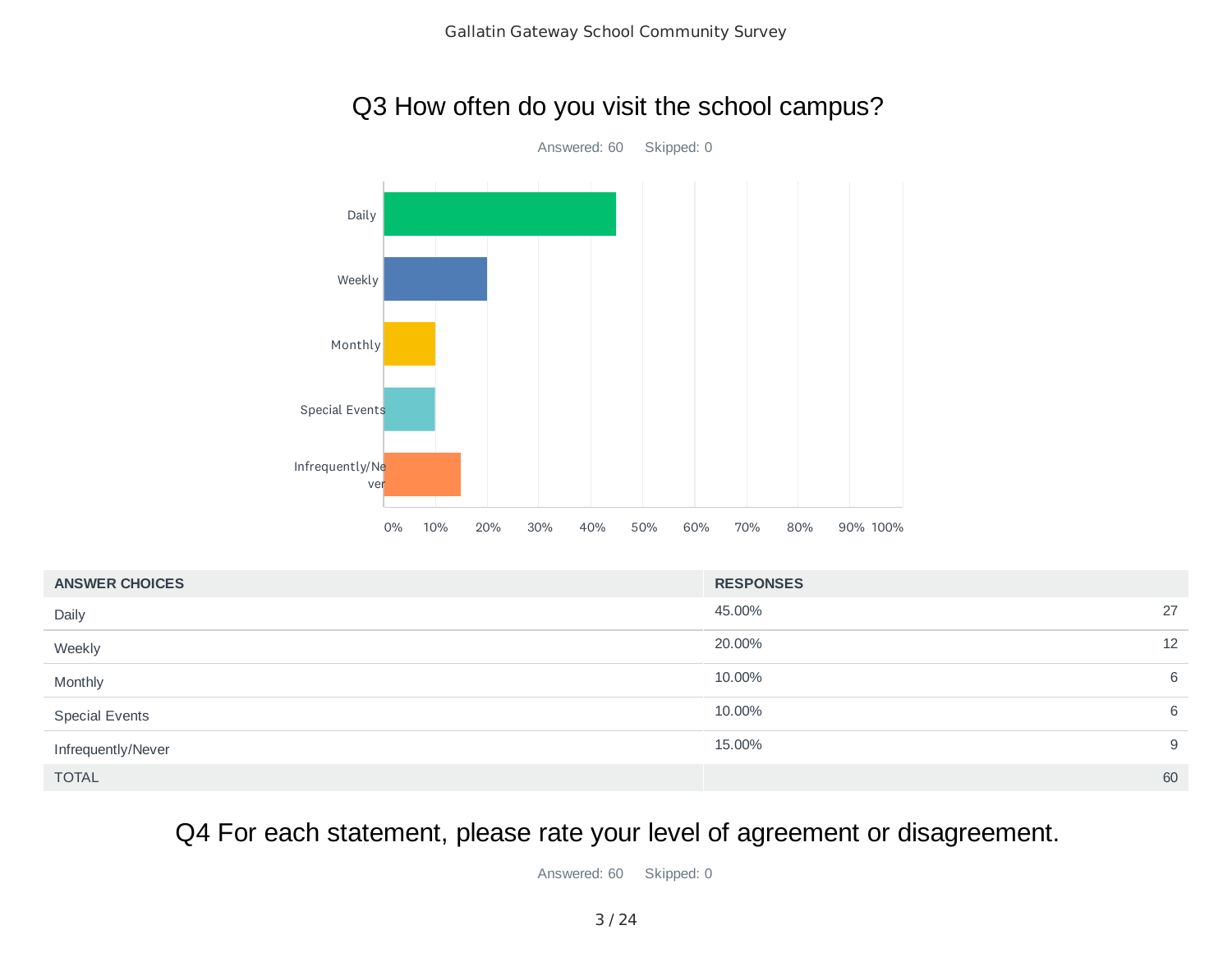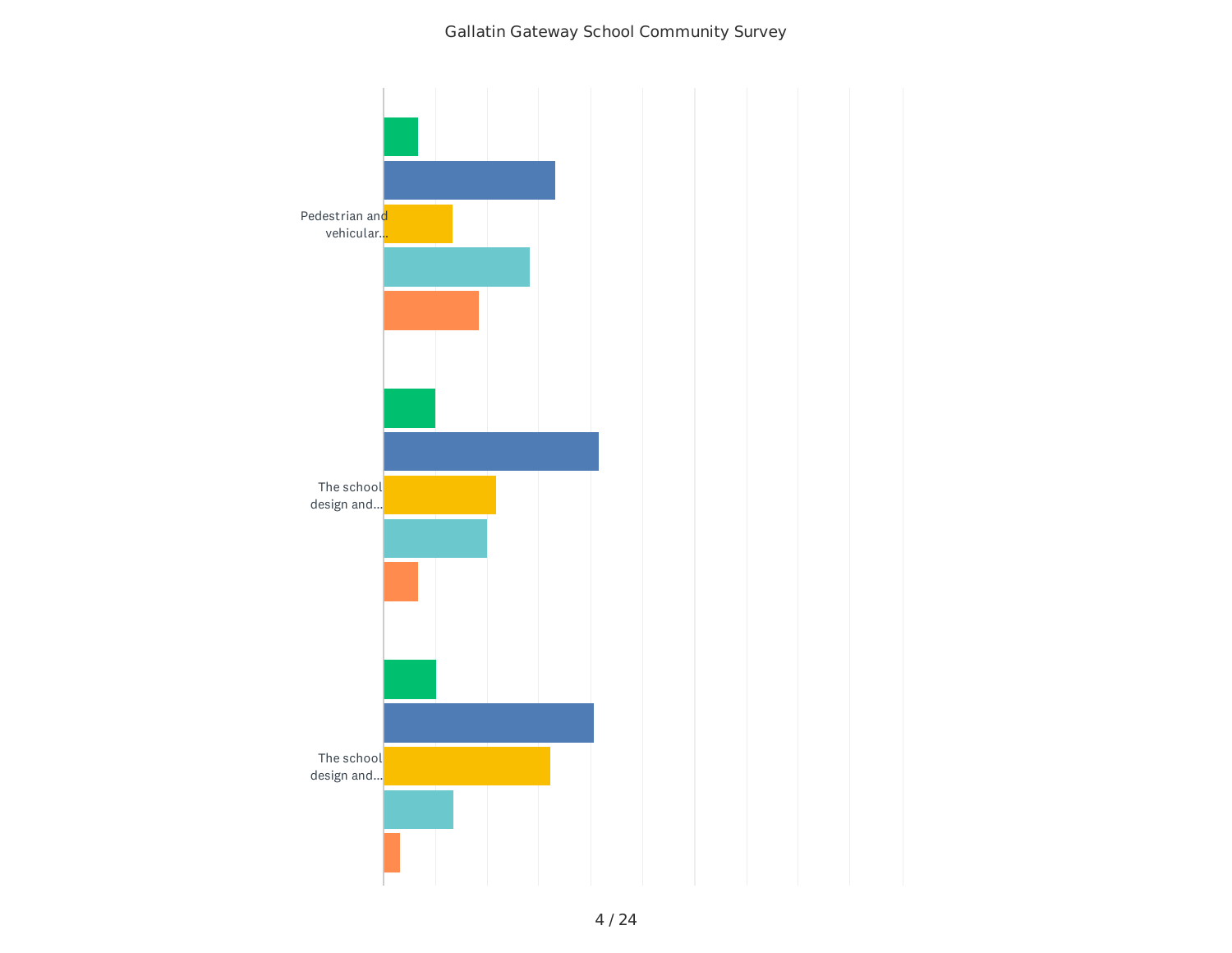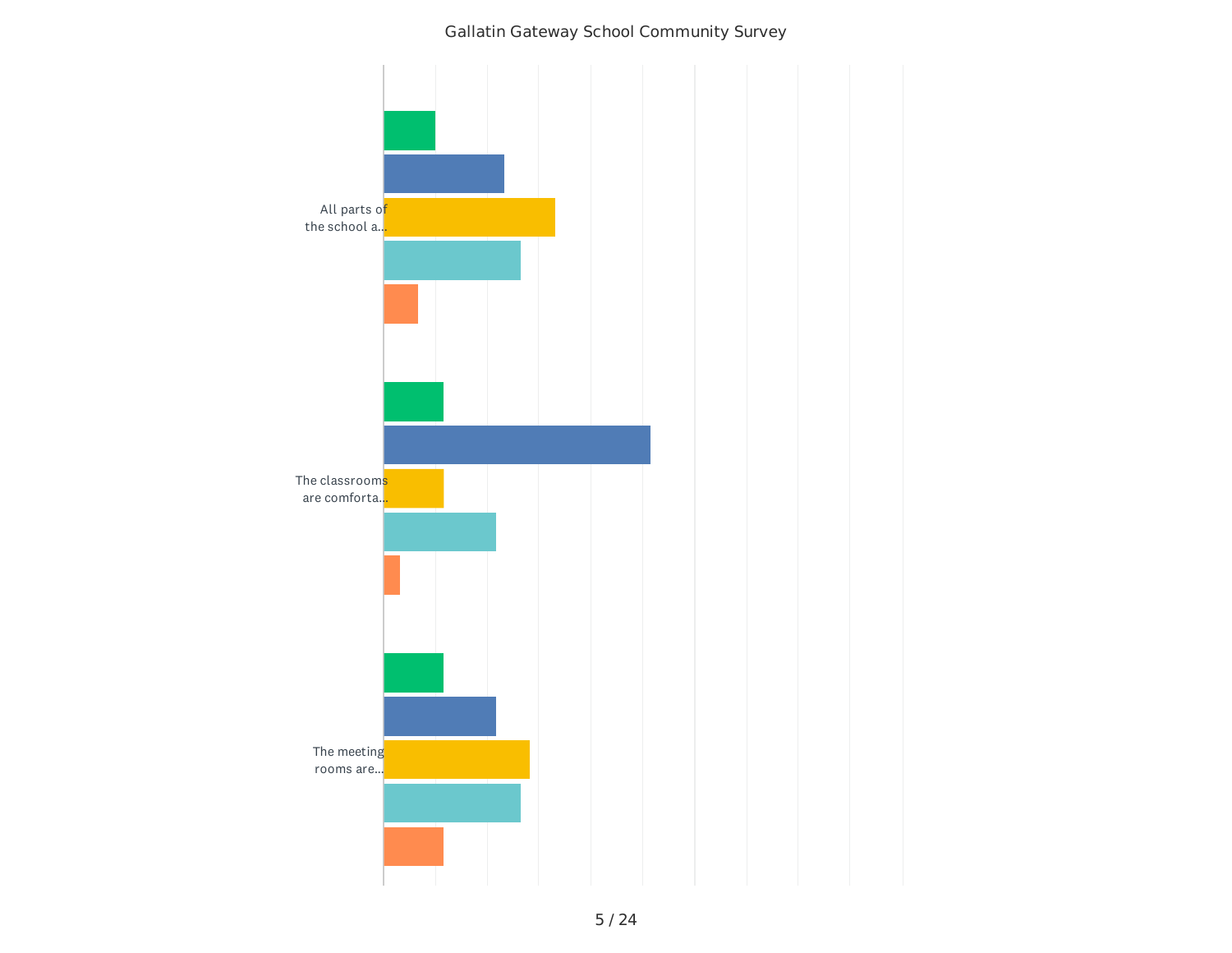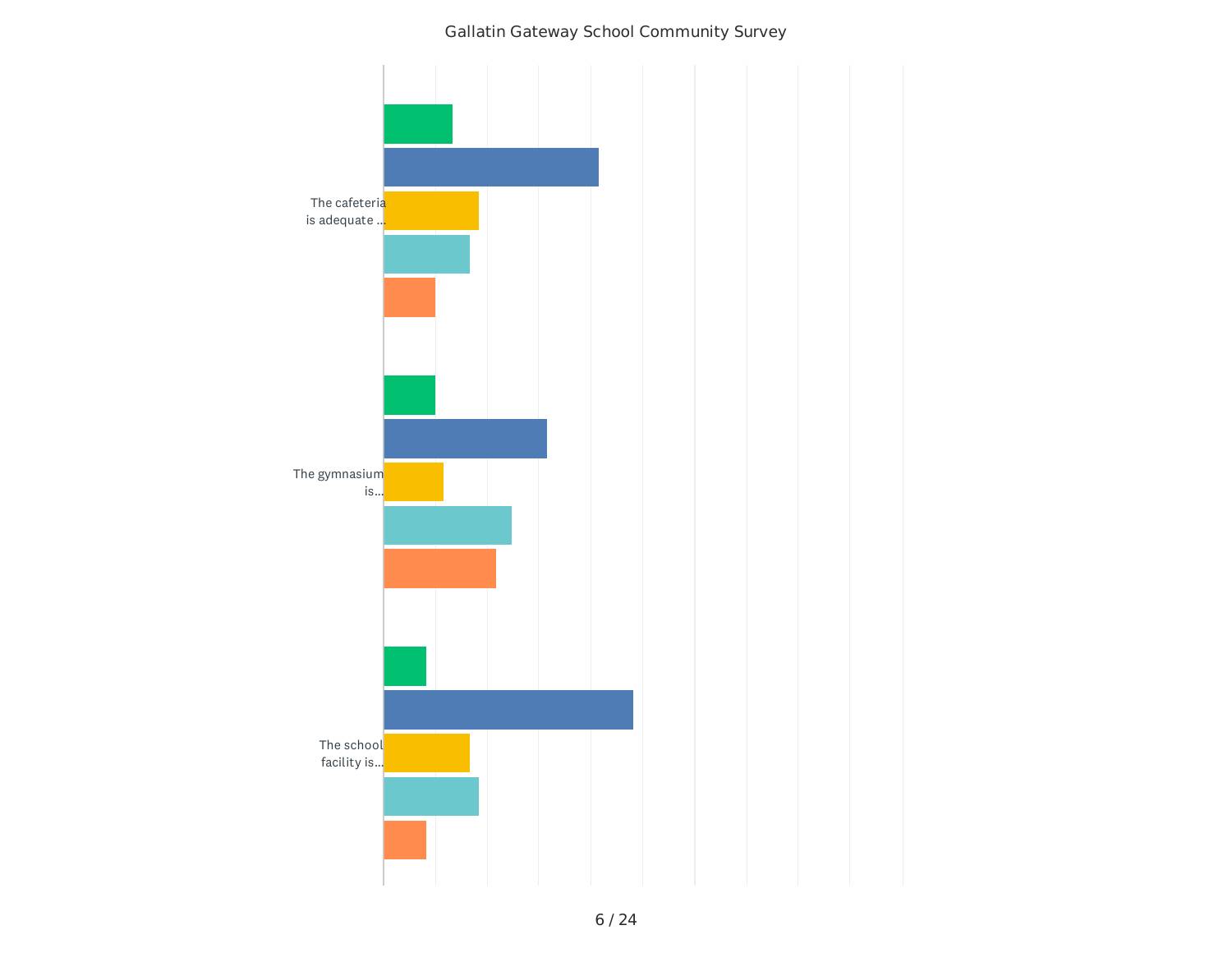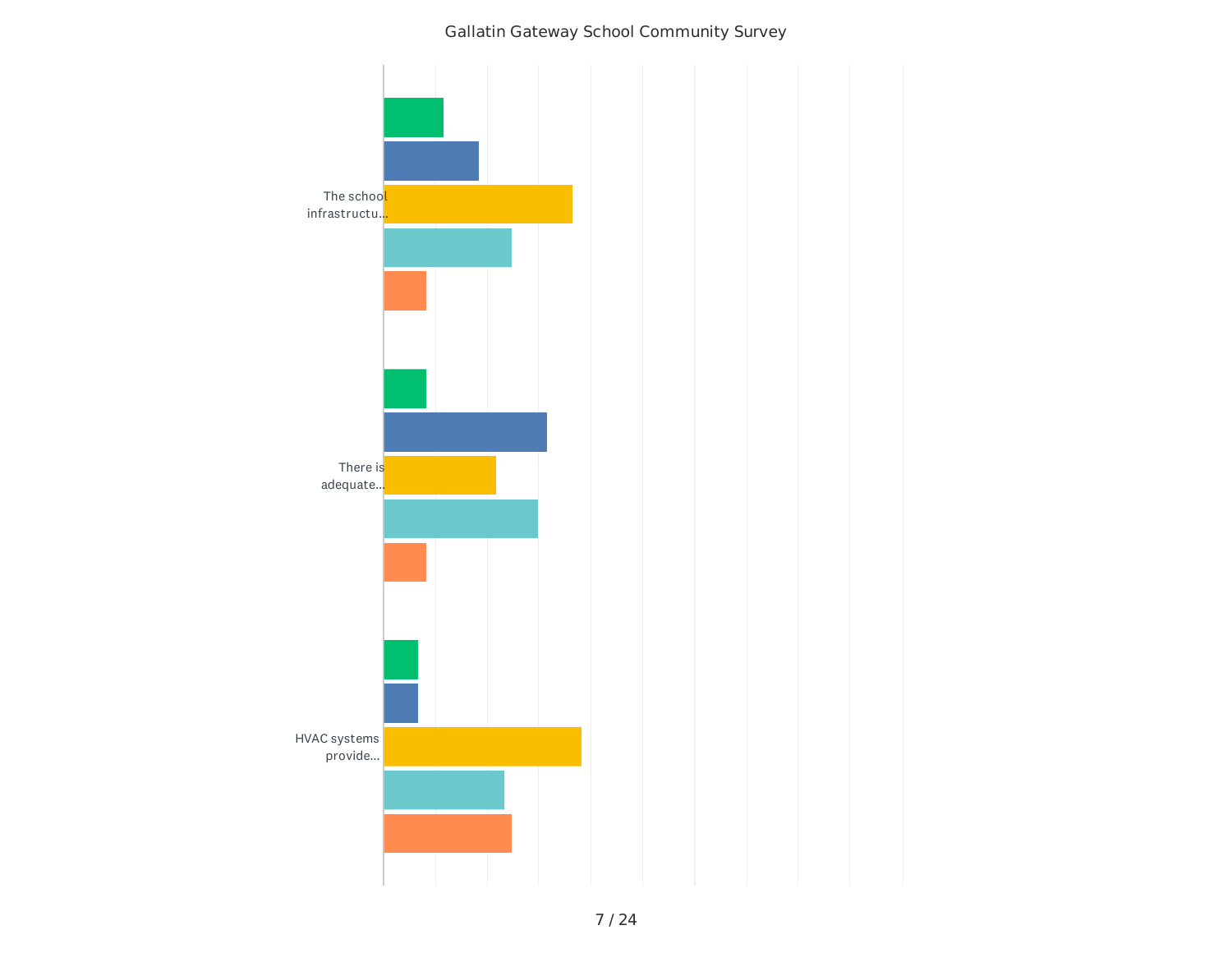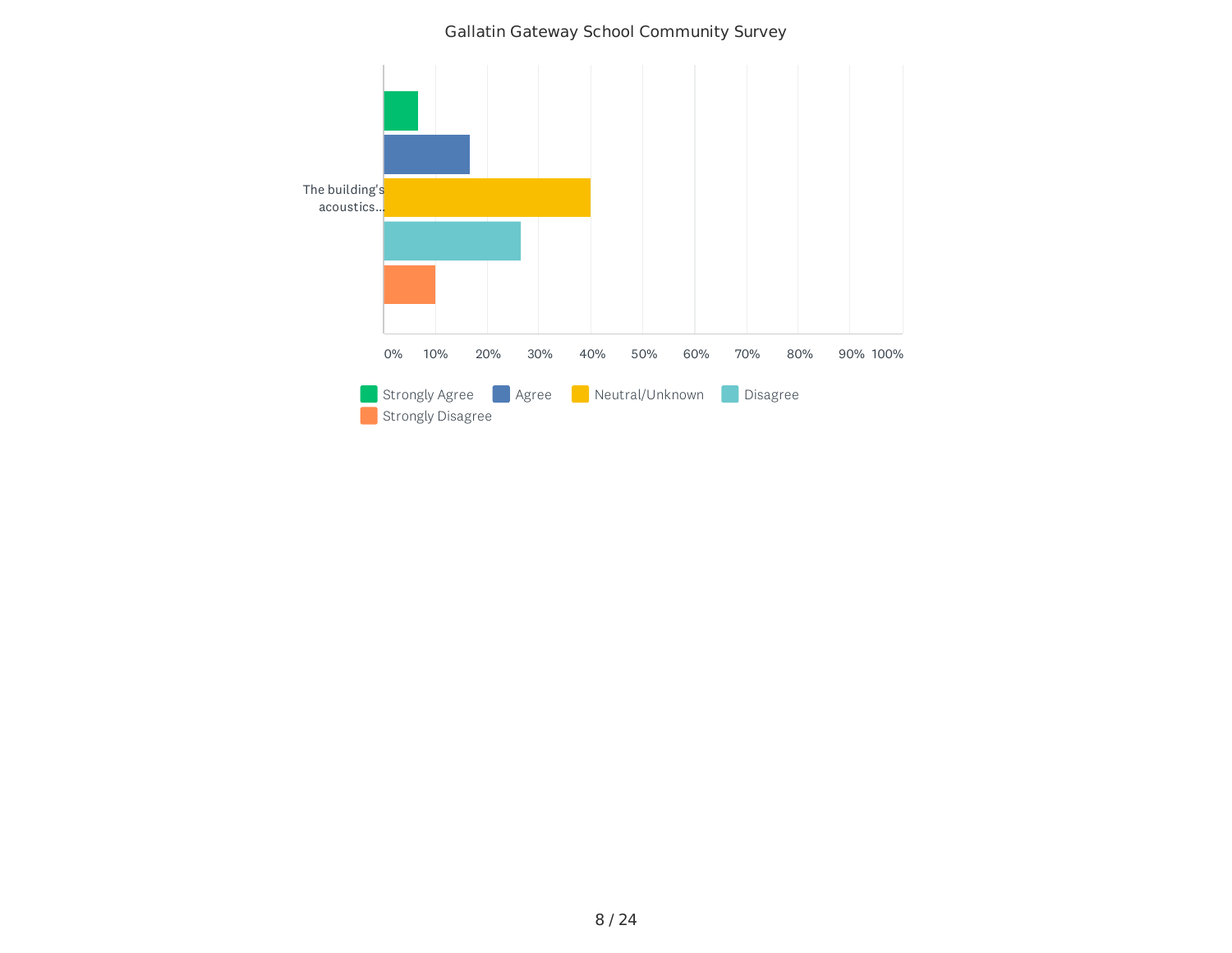|                                                                                                     | <b>STRONGLY</b><br><b>AGREE</b> | <b>AGREE</b> | <b>NEUTRAL/UNKNOWN</b> | <b>DISAGREE</b>             | <b>STRONGLY</b><br><b>DISAGREE</b> | <b>TOTAL</b> | <b>WEIGHTED</b><br><b>AVERAGE</b> |
|-----------------------------------------------------------------------------------------------------|---------------------------------|--------------|------------------------|-----------------------------|------------------------------------|--------------|-----------------------------------|
| Pedestrian and vehicular traffic to and from school is separated,<br>safe, and flows well.          | 6.67%<br>4                      | 33.33%<br>20 | 13.33%<br>8            | 28.33%<br>17                | 18.33%<br>11                       | 60           | 2.82                              |
| The school design and systems provide adequate safety and<br>security.                              | 10.00%<br>6                     | 41.67%<br>25 | 21.67%<br>13           | 20.00%<br>$12 \overline{ }$ | 6.67%<br>4                         | 60           | 3.28                              |
| The school design and systems provide adequate health and<br>wellness.                              | 10.17%<br>6                     | 40.68%<br>24 | 32.20%<br>19           | 13.56%<br>8                 | 3.39%<br>2                         | 59           | 3.41                              |
| All parts of the school are easily accessible for all mobilities and<br>disabilities.               | 10.00%<br>6                     | 23.33%<br>14 | 33.33%<br>20           | 26.67%<br>16                | 6.67%<br>4                         | 60           | 3.03                              |
| The classrooms are comfortable and able to support multiple<br>learning activities.                 | 11.67%<br>7                     | 51.67%<br>31 | 11.67%<br>7            | 21.67%<br>13                | 3.33%<br>2                         | 60           | 3.47                              |
| The meeting rooms are comfortable and able to support multiple<br>functions and sized events.       | 11.67%<br>7                     | 21.67%<br>13 | 28.33%<br>17           | 26.67%<br>16                | 11.67%<br>7                        | 60           | 2.95                              |
| The cafeteria is adequate for serving all lunches and easily<br>convertible for multiple functions. | 13.33%<br>8                     | 41.67%<br>25 | 18.33%<br>11           | 16.67%<br>10                | 10.00%<br>6                        | 60           | 3.32                              |
| The gymnasium is appropriately sized to serve all physical<br>activities, sports, and spectators.   | 10.00%<br>6                     | 31.67%<br>19 | 11.67%<br>7            | 25.00%<br>15                | 21.67%<br>13                       | 60           | 2.83                              |
| The school facility is inviting and allows for a multitude of school<br>and after-hour events.      | 8.33%<br>5                      | 48.33%<br>29 | 16.67%<br>10           | 18.33%<br>11                | 8.33%<br>5                         | 60           | 3.30                              |
| The school infrastructure provides for needed technologies,<br>devices and audio-visual systems.    | 11.67%<br>7                     | 18.33%<br>11 | 36.67%<br>22           | 25.00%<br>15                | 8.33%<br>5                         | 60           | 3.00                              |
| There is adequate windows, daylighting, and shading control.                                        | 8.33%<br>5                      | 31.67%<br>19 | 21.67%<br>13           | 30.00%<br>18                | 8.33%<br>5                         | 60           | 3.02                              |
| HVAC systems provide comfortable temperatures year-round,<br>and adequate air ventilation.          | 6.67%<br>4                      | 6.67%<br>4   | 38.33%<br>23           | 23.33%<br>14                | 25.00%<br>15                       | 60           | 2.47                              |
| The building's acoustics provide for appropriate noise mitigation<br>and separation.                | 6.67%<br>4                      | 16.67%<br>10 | 40.00%<br>24           | 26.67%<br>16                | 10.00%<br>6                        | 60           | 2.83                              |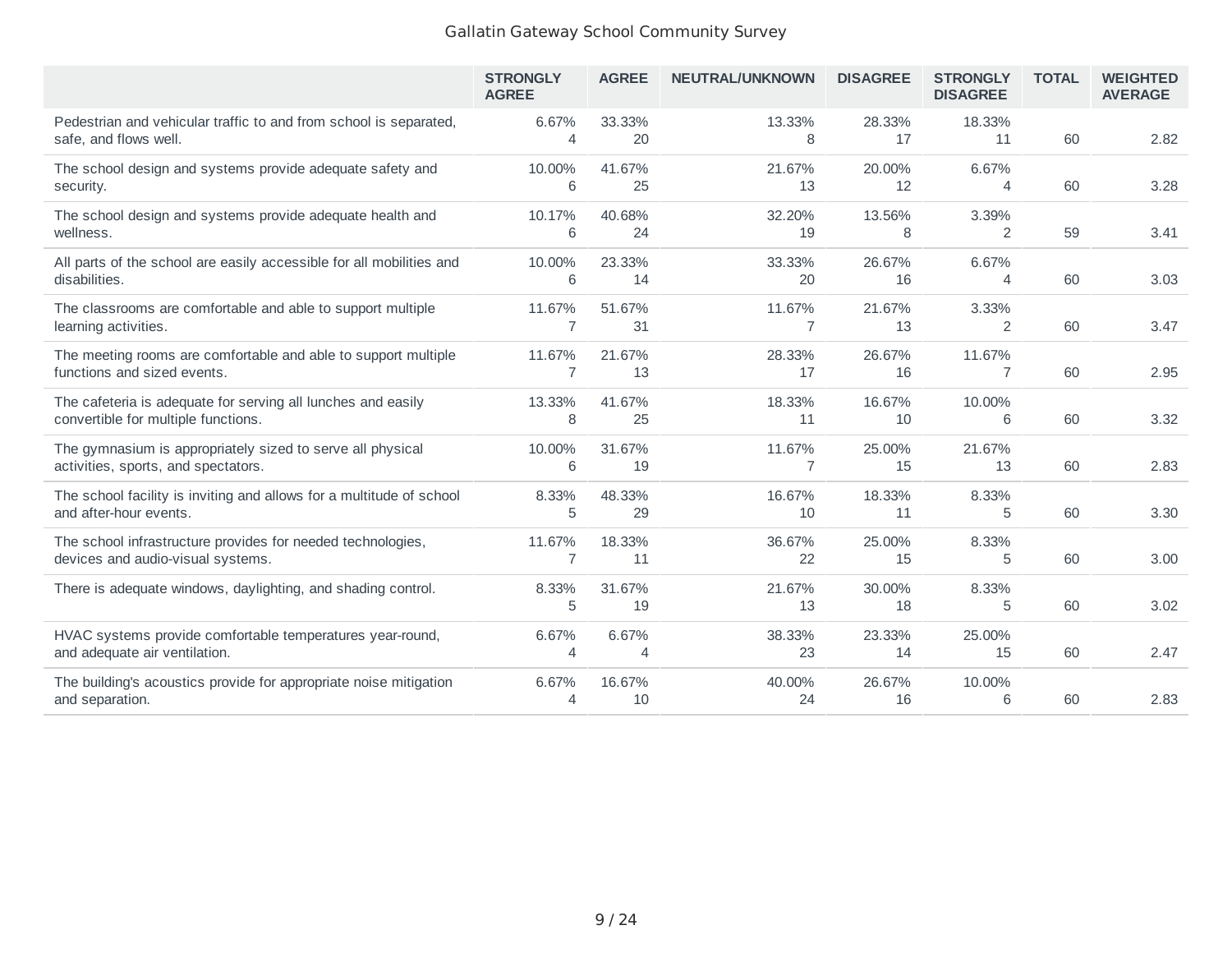| $\#$           | PLEASE ELABORATE UPON ANY/ALL OF YOUR ABOVE AGREE/DISAGREE ANSWERS.                                                                                                                                                                                                                                                                                                                                                                                                                                                                                                                                                                                                                                                                                                                |
|----------------|------------------------------------------------------------------------------------------------------------------------------------------------------------------------------------------------------------------------------------------------------------------------------------------------------------------------------------------------------------------------------------------------------------------------------------------------------------------------------------------------------------------------------------------------------------------------------------------------------------------------------------------------------------------------------------------------------------------------------------------------------------------------------------|
| 1              | The building needs a total overhaul!                                                                                                                                                                                                                                                                                                                                                                                                                                                                                                                                                                                                                                                                                                                                               |
| 2              | traffic has seemed unorganized playground equipment in need of repair playground not ADA compliant                                                                                                                                                                                                                                                                                                                                                                                                                                                                                                                                                                                                                                                                                 |
| 3              | Please don't tell me you're going to hit us with a millage on top of the massive one we're now paying for Bozeman High<br>School. The growth in Gallatin Gateway tax base should provide you enough money to build a Taj Mahal on operating<br>revenue.                                                                                                                                                                                                                                                                                                                                                                                                                                                                                                                            |
| $\overline{4}$ | Much of the building is very much outdated and needs to be modernized. Can we use the space in the old brick building<br>better? Do we need that building? There is wiring everywhere, why is that? I have also been in classrooms and some are<br>very hot, often too hot for students to stay awake and learn.                                                                                                                                                                                                                                                                                                                                                                                                                                                                   |
| 5              | I think podding 3rd and 4th with Junior High is not to children's benefit.                                                                                                                                                                                                                                                                                                                                                                                                                                                                                                                                                                                                                                                                                                         |
| 6              | During school assemblies where parents and guests are invited, the gym is packed. There usually isn't enough seating or<br>it's extremely tight when all the students are sitting in the stands with guests. I know it's not really feasible, but it would be<br>nice to have additional seating in the gym. Our kids have said numerous times that the temperatures in the classrooms are<br>rarely comfortable. They are either too cold in the winter or too hot in the fall/spring. If they are too hot or too cold, they<br>aren't going to be able to focus well and get their work done. I feel like the meeting rooms (staff and school board) are fairly<br>small and can't hold a large amount of people comfortably. The acoustics in the building aren't great either. |
| $\overline{7}$ | While the cafeteria may be a decent size for our number of students, many upgrades are needed in the kitchen. Not sure<br>what health and wellness upgrades would be.                                                                                                                                                                                                                                                                                                                                                                                                                                                                                                                                                                                                              |
| 8              | My answers are based on the current enrollment. As class sizes grow and more faculty & staff are needed, naturally the<br>spaces will need to be increased. Currently the school works well for multiple functions.                                                                                                                                                                                                                                                                                                                                                                                                                                                                                                                                                                |
| 9              | The school was very inviting towards the beginning of the year, but with all the new rules and regulations and dismissal<br>requirements, it felt like a PRISON! These are our children not your prisoners! Things need to change in that aspect or my<br>children will not be returning to the school!                                                                                                                                                                                                                                                                                                                                                                                                                                                                            |
| 10             | Stop light needed at Hwy 191.Is any land available for modest sized additional parking area?                                                                                                                                                                                                                                                                                                                                                                                                                                                                                                                                                                                                                                                                                       |
| 11             | Nothing is perfect. Sometimes things just need to be functional.                                                                                                                                                                                                                                                                                                                                                                                                                                                                                                                                                                                                                                                                                                                   |
| 12             | Really like the school just as it is!                                                                                                                                                                                                                                                                                                                                                                                                                                                                                                                                                                                                                                                                                                                                              |
| 13             | See engineering and architect reports.                                                                                                                                                                                                                                                                                                                                                                                                                                                                                                                                                                                                                                                                                                                                             |
| 14             | Building has pour HVAC. There is NO Air Conditioning. Solution: Put a VTac unit in each room which will allow each room to<br>heated and cooled with their own control in each space. Gym add sound panels to minimize sound deflection in space.<br>South side of the building is too hot and north side is too cold.                                                                                                                                                                                                                                                                                                                                                                                                                                                             |

## Q5 Arrange the following potential needs and goals in order from your highest (top) to lowest priorities (bottom).

Answered: 58 Skipped: 2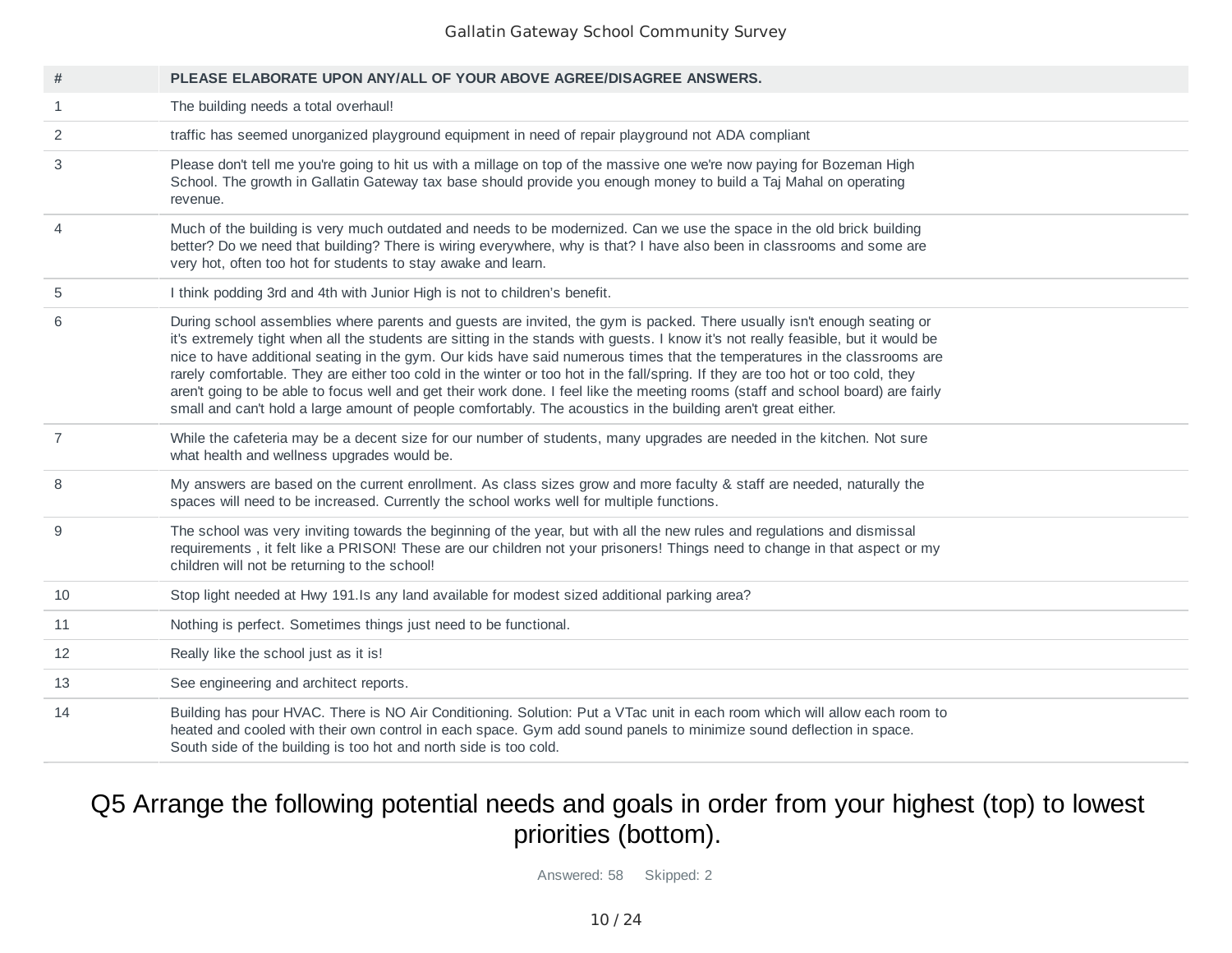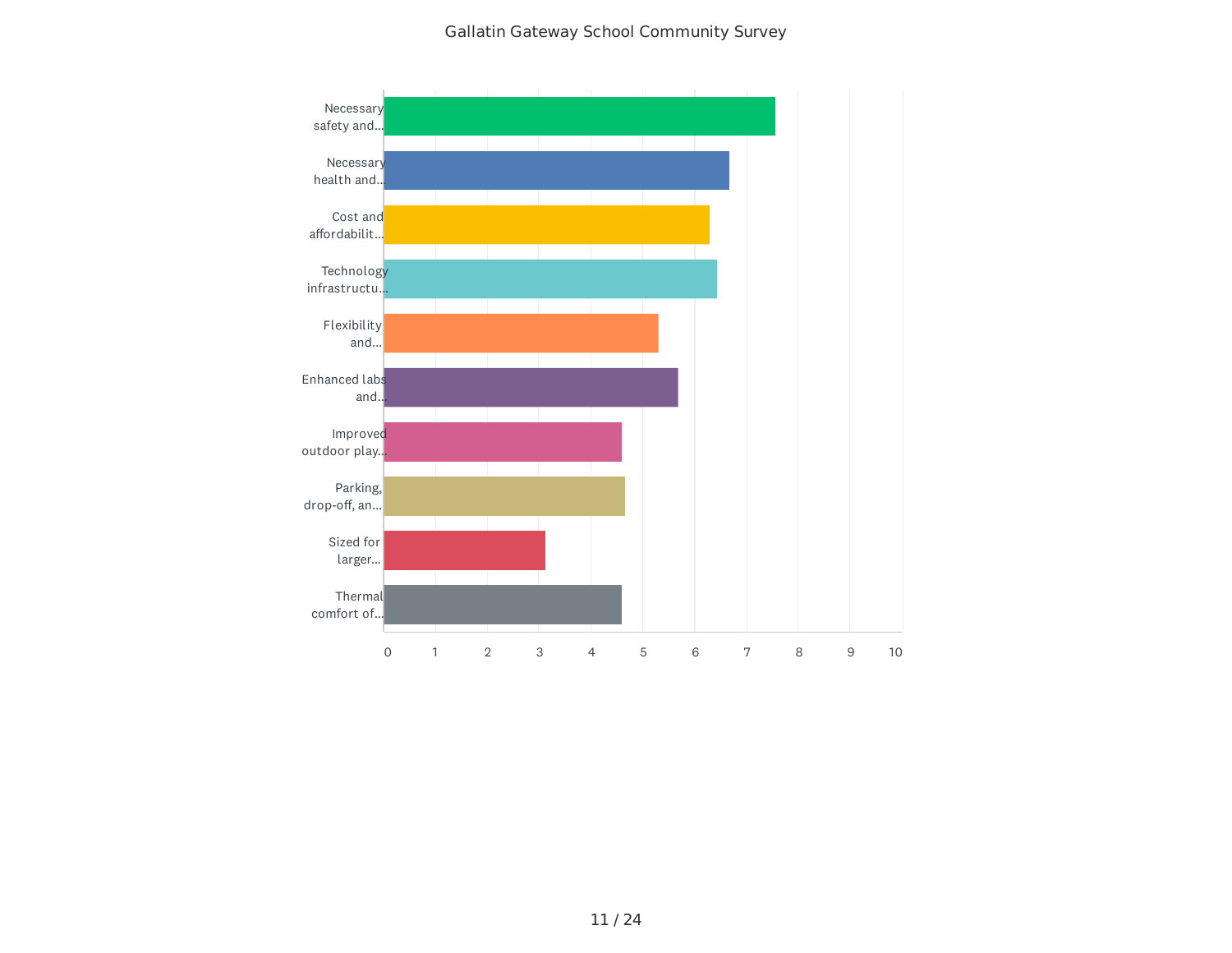|                                                                         | $\mathbf{1}$  | $\overline{2}$           | 3            | 4                       | 5            | 6            | $\overline{7}$ | 8                       | 9                       | 10           | <b>TOTAL</b> | <b>SCORE</b> |
|-------------------------------------------------------------------------|---------------|--------------------------|--------------|-------------------------|--------------|--------------|----------------|-------------------------|-------------------------|--------------|--------------|--------------|
| Necessary safety and security upgrades                                  | 37.93%<br>22  | 18.97%<br>11             | 5.17%<br>3   | 6.90%<br>$\overline{4}$ | 8.62%<br>5   | 5.17%<br>3   | 1.72%          | 6.90%<br>$\overline{4}$ | 3.45%<br>2              | 5.17%<br>3   | 58           | 7.57         |
| Necessary health and wellness upgrades                                  | 12.07%<br>7   | 29.31%<br>17             | 13.79%<br>8  | 8.62%<br>5              | 6.90%<br>4   | 3.45%<br>2   | 3.45%<br>2     | 5.17%<br>3              | 6.90%<br>$\overline{4}$ | 10.34%<br>6  | 58           | 6.67         |
| Cost and affordability of identified upgrades                           | 12.07%        | 10.34%<br>6              | 27.59%<br>16 | 5.17%<br>3              | 8.62%<br>5   | 12.07%       | 1.72%          | 8.62%<br>5              | $0.00\%$<br>$\Omega$    | 13.79%<br>8  | 58           | 6.29         |
| Technology infrastructure improvements<br>and upgrades                  | 6.90%<br>4    | 18.97%<br>11             | 5.17%<br>3   | 15.52%<br>9             | 13.79%<br>8  | 24.14%<br>14 | 8.62%<br>5     | 5.17%<br>3              | $0.00\%$<br>0           | 1.72%<br>1   | 58           | 6.45         |
| Flexibility and adaptability for multiple<br>functions and future needs | 5.17%<br>3    | 6.90%<br>4               | 10.34%<br>6  | 8.62%<br>5              | 12.07%       | 17.24%<br>10 | 15.52%<br>9    | 6.90%<br>4              | 15.52%<br>9             | 1.72%<br>1   | 58           | 5.31         |
| Enhanced labs and instructional spaces                                  | 5.17%<br>3    | 5.17%<br>3               | 10.34%<br>6  | 18.97%<br>11            | 17.24%<br>10 | 8.62%<br>5   | 15.52%<br>9    | 10.34%<br>6             | 6.90%<br>$\overline{4}$ | 1.72%<br>1   | 58           | 5.69         |
| Improved outdoor play areas and fields                                  | 5.17%<br>3    | $0.00\%$<br>$\mathbf{0}$ | 8.62%<br>5   | 12.07%                  | 8.62%<br>5   | 10.34%<br>6  | 22.41%<br>13   | 10.34%<br>6             | 8.62%<br>5              | 13.79%<br>8  | 58           | 4.60         |
| Parking, drop-off, and site improvements                                | 5.17%<br>3    | 6.90%<br>4               | 8.62%<br>5   | 5.17%<br>3              | 10.34%<br>6  | 6.90%<br>4   | 10.34%<br>6    | 24.14%<br>14            | 15.52%<br>9             | 6.90%<br>4   | 58           | 4.67         |
| Sized for larger gatherings, activities,<br>meetings, and growth        | $0.00\%$<br>0 | 0.00%<br>$\mathbf{0}$    | 5.17%<br>3   | 6.90%<br>$\overline{A}$ | 5.17%<br>3   | 5.17%<br>3   | 13.79%<br>8    | 12.07%                  | 24.14%<br>14            | 27.59%<br>16 | 58           | 3.14         |
| Thermal comfort of instructional spaces                                 | 10.34%<br>6   | 3.45%<br>2               | 5.17%<br>3   | 12.07%                  | 8.62%<br>5   | 6.90%<br>4   | 6.90%<br>4     | 10.34%<br>6             | 18.97%<br>11            | 17.24%<br>10 | 58           | 4.60         |

# Q6 What do you think is working well at Gallatin Gateway School?

Answered: 33 Skipped: 27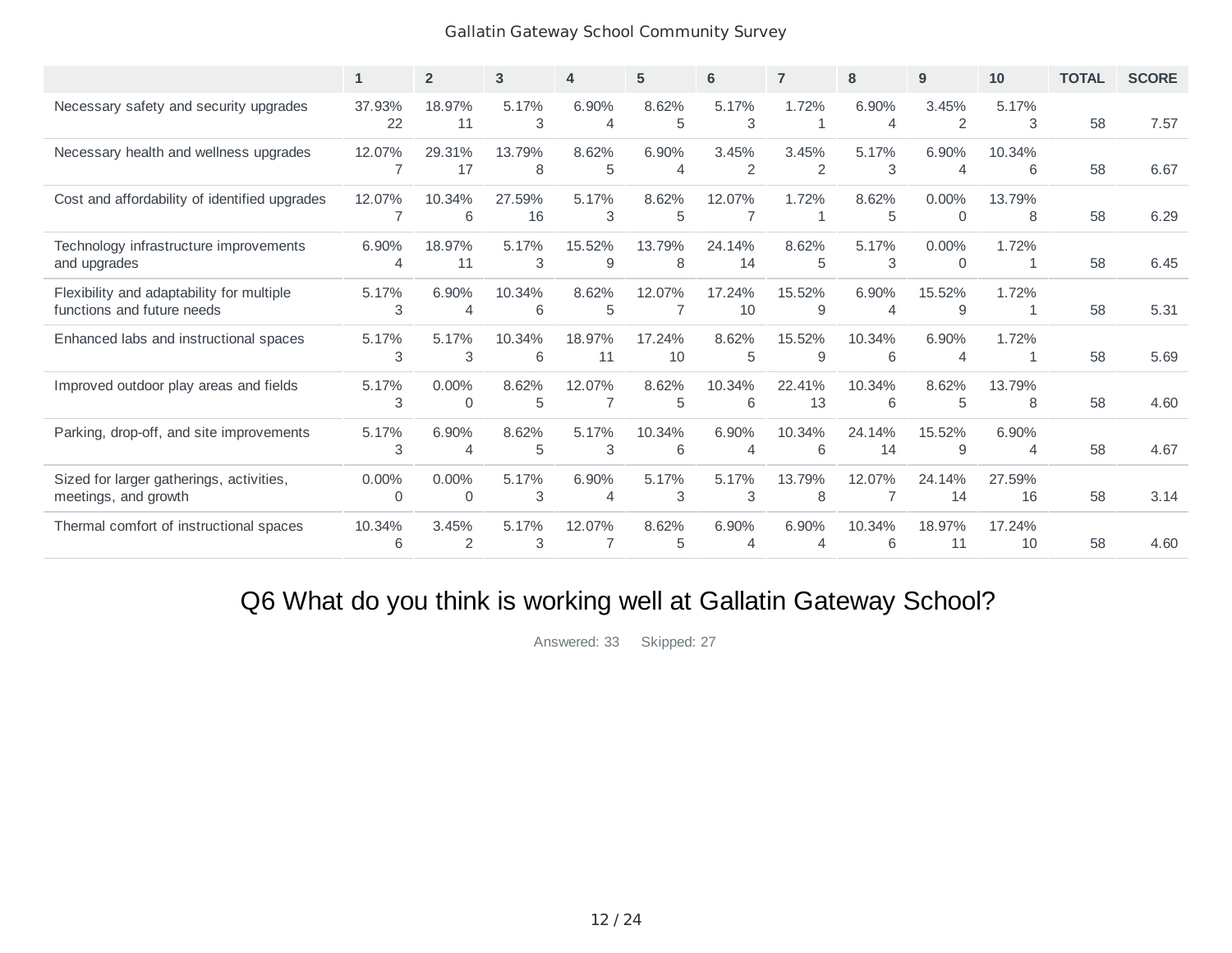| #  | <b>RESPONSES</b>                                                                                                                                                                                                                                                                                                                                                                                                                                                                                                                                                                                  |
|----|---------------------------------------------------------------------------------------------------------------------------------------------------------------------------------------------------------------------------------------------------------------------------------------------------------------------------------------------------------------------------------------------------------------------------------------------------------------------------------------------------------------------------------------------------------------------------------------------------|
| 1  | It has a strong solid presence in town.                                                                                                                                                                                                                                                                                                                                                                                                                                                                                                                                                           |
| 2  | The staff and administration are doing a great job.                                                                                                                                                                                                                                                                                                                                                                                                                                                                                                                                               |
| 3  | Full size lockers for students (especially in primary), play ground/field                                                                                                                                                                                                                                                                                                                                                                                                                                                                                                                         |
| 4  | We just had our first child here but our neighbors really enjoy the school's system here                                                                                                                                                                                                                                                                                                                                                                                                                                                                                                          |
| 5  | I don't have personal experience from the past 3 years but I do think this past year was much better for the<br>teacher/principal relationship.                                                                                                                                                                                                                                                                                                                                                                                                                                                   |
| 6  | Elementary school                                                                                                                                                                                                                                                                                                                                                                                                                                                                                                                                                                                 |
| 7  | I think with 400+ new homes coming on line in the next year, plus massive commercial development, you shouldn't have to<br>issue a bond for a new school.                                                                                                                                                                                                                                                                                                                                                                                                                                         |
| 8  | Great staff, great food, small classes, lots of hands-on experiences like field trips. fun projects.                                                                                                                                                                                                                                                                                                                                                                                                                                                                                              |
| 9  | Not very much.                                                                                                                                                                                                                                                                                                                                                                                                                                                                                                                                                                                    |
| 10 | Leadership, great staff and community                                                                                                                                                                                                                                                                                                                                                                                                                                                                                                                                                             |
| 11 | I think Ms. Keel is doing a fantastic job. She is a breath of fresh air to the school and I appreciate the fact that she is<br>handling disciplinary items that were ignored by the previous administration. For the most part, the staff did a great job<br>handling distance learning this spring as well. It was a challenge for everyone and they were definitely up to the task. From<br>what I've heard from other parents that have kids at other schools, GGS definitely seemed to be handling the situation the<br>best. Bobbie Jo and Brooke also do a fantastic job with food service! |
| 12 | Community support of school functions and staff.                                                                                                                                                                                                                                                                                                                                                                                                                                                                                                                                                  |
| 13 | small student teacher ratio                                                                                                                                                                                                                                                                                                                                                                                                                                                                                                                                                                       |
| 14 | The students feel loved and supported. Most of the teachers really care about education and teaching to all the learners.                                                                                                                                                                                                                                                                                                                                                                                                                                                                         |
| 15 | Leadership and teachers                                                                                                                                                                                                                                                                                                                                                                                                                                                                                                                                                                           |
| 16 | The new administration is working well                                                                                                                                                                                                                                                                                                                                                                                                                                                                                                                                                            |
| 17 | The small community/family feel of the spaces.                                                                                                                                                                                                                                                                                                                                                                                                                                                                                                                                                    |
| 18 | The staff is good at using the spaces given. Great teaching and interventions. We are all working well together.                                                                                                                                                                                                                                                                                                                                                                                                                                                                                  |
| 19 | Small class size                                                                                                                                                                                                                                                                                                                                                                                                                                                                                                                                                                                  |
| 20 | The school building functions well for providing education for the current students. It's an old facility and naturally comes<br>with some peculiarities and maintenance issues.                                                                                                                                                                                                                                                                                                                                                                                                                  |
| 21 | Staff                                                                                                                                                                                                                                                                                                                                                                                                                                                                                                                                                                                             |
| 22 | learning the curriculum in an "out of the box" way. school is made to be fun                                                                                                                                                                                                                                                                                                                                                                                                                                                                                                                      |
| 23 | The teachers/staff                                                                                                                                                                                                                                                                                                                                                                                                                                                                                                                                                                                |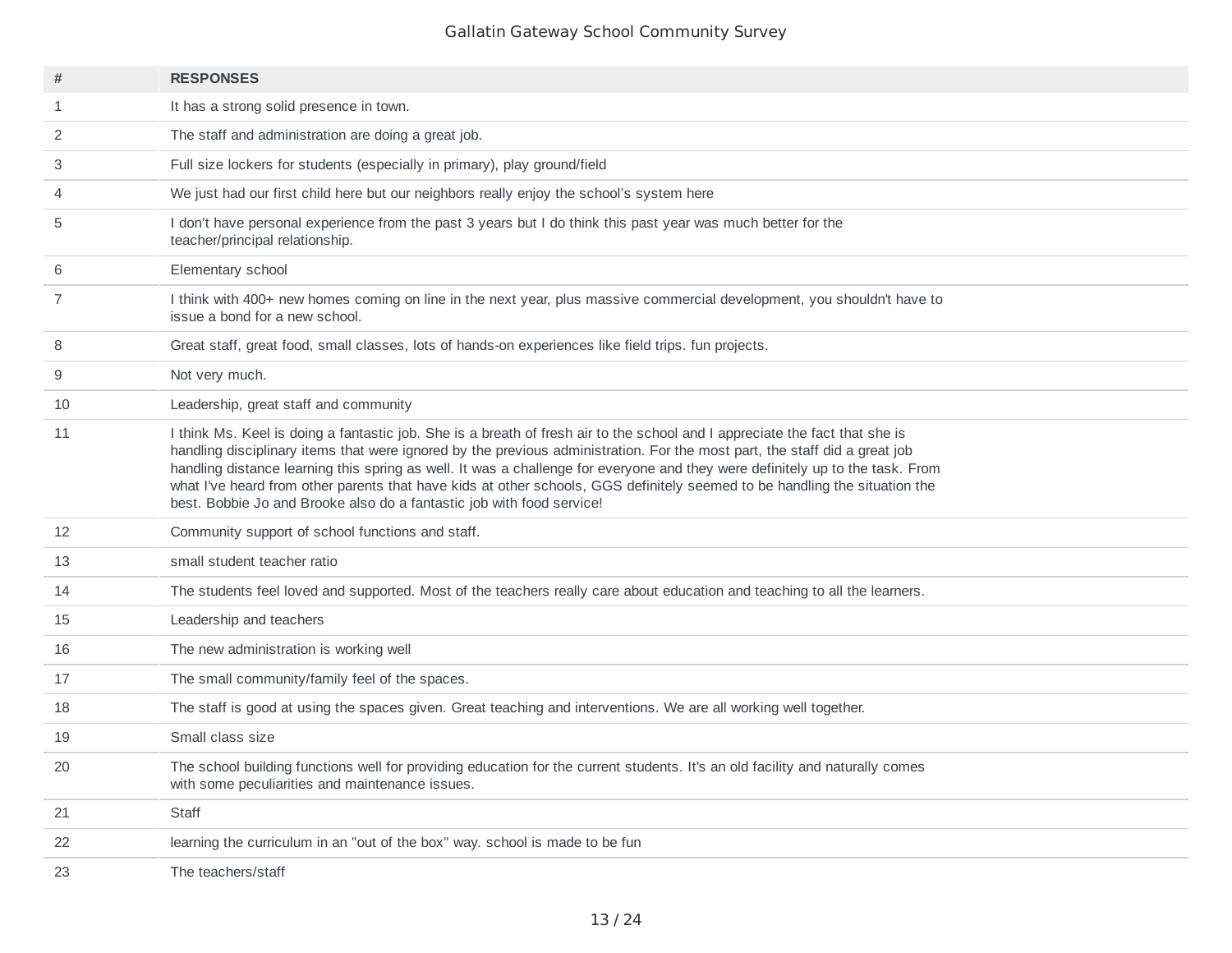| 24 | Classroom arrangement, library accessibility, entry, cafeteria, snack availability, bathroom access. The school building is<br>not without its challenges, staff and board manage the building well.        |
|----|-------------------------------------------------------------------------------------------------------------------------------------------------------------------------------------------------------------|
| 25 | grades K-4                                                                                                                                                                                                  |
| 26 | Everything in its current state is great. I don't like this survey much as it assumes we need something. I don't think we do.                                                                               |
| 27 | The school is become more adept at utilizing its spaces. I like the improvements from last year's clean up and art room<br>renovation. The new superintendent is definitely cleaning up the physical space. |
| 28 | Confusing rating explanation. So #10 is top priority in this case                                                                                                                                           |
| 29 | Communicates well with parents.                                                                                                                                                                             |
| 30 | The School is brightly decorated and cheerful inside                                                                                                                                                        |
| 31 | Safety, child/teacher communication                                                                                                                                                                         |
| 32 | Circulation of Students, Teachers are AWESOME!!. Ms. Clark is Spectacular! Carrie is Great as well. Theresa is Grand.<br>Thanks for taking care of my Dora                                                  |
| 33 | The communication with the community and staff moral. The children feel safe and heard and cared about.                                                                                                     |

## Q7 What would you suggest to make the school better?

Answered: 37 Skipped: 23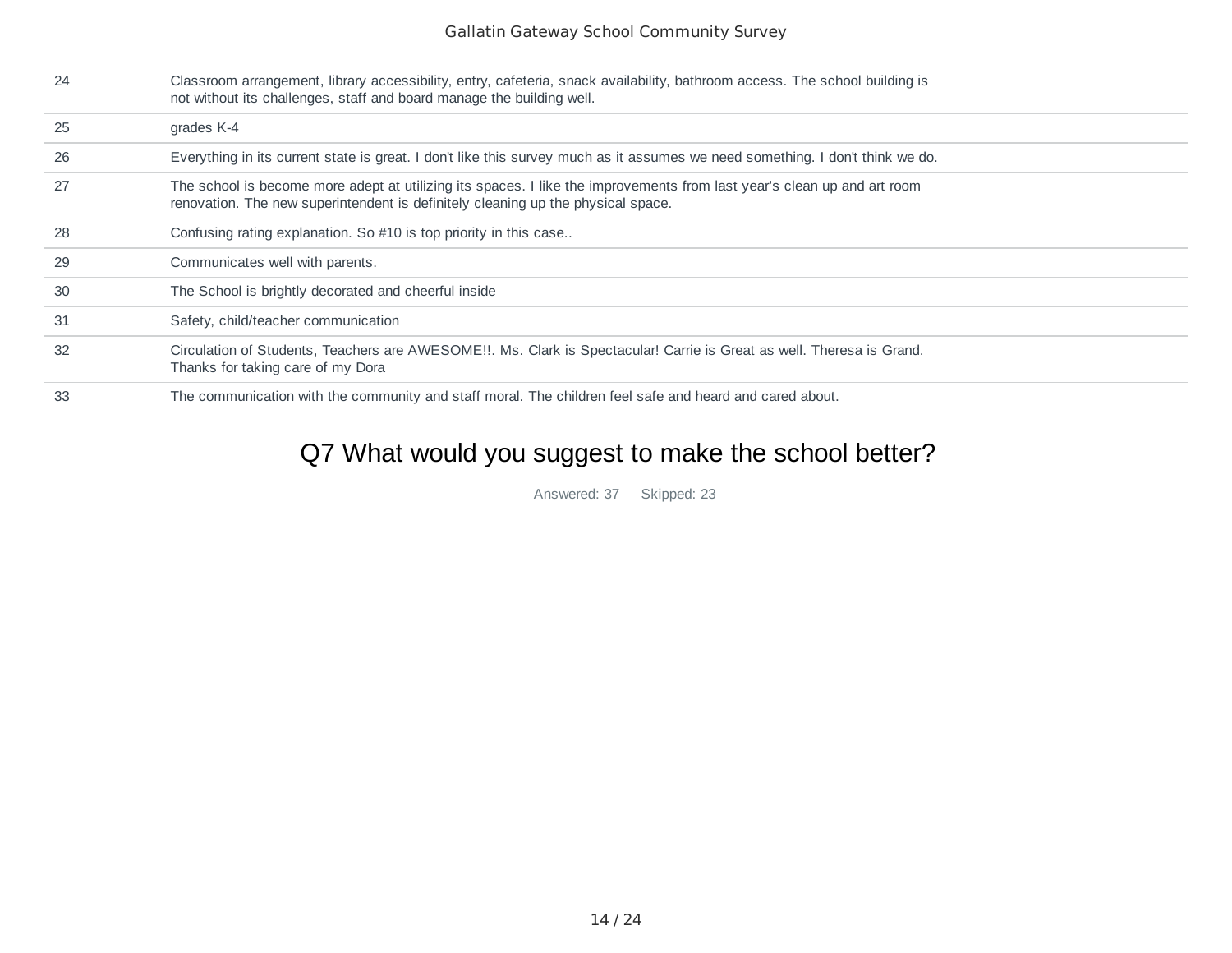| #  | <b>RESPONSES</b>                                                                                                                                                                                                                                                                                                                                                                                                                                                                                                                         |
|----|------------------------------------------------------------------------------------------------------------------------------------------------------------------------------------------------------------------------------------------------------------------------------------------------------------------------------------------------------------------------------------------------------------------------------------------------------------------------------------------------------------------------------------------|
| 1  | a better utilization of the original school building witch would require a significant remodeling.                                                                                                                                                                                                                                                                                                                                                                                                                                       |
| 2  | Wider hallways, more accessible (ADA compliance), HVAC, more classroom storage, multiple outlets in the classrooms -<br>spread out to optimize use, kitchen area needs major improvement, better technology infrastructure                                                                                                                                                                                                                                                                                                               |
| 3  | We always think more investment in stem and healthy living is a good idea and generally underfunded                                                                                                                                                                                                                                                                                                                                                                                                                                      |
| 4  | I believe until GGS figures out how to separate the elementary students from the middle school students AND changing the<br>way the teachers interact with them—the experience for these kids is miserable. The forcing of "assigned lunch seats" for<br>kids about to go into high school is absurd. Also, to not being able to talk or "touch your neighbor" walking down the hall, it's<br>silly and it's doing absolutely nothing to prepare them for changing classes in high school.                                               |
| 5  | Separating elementary from middle school                                                                                                                                                                                                                                                                                                                                                                                                                                                                                                 |
| 6  | Get Big Sky and the Yellowstone Club to pay for it, since everyone here is in servitude to them.                                                                                                                                                                                                                                                                                                                                                                                                                                         |
| 7  | handicap accessible to all areas. more modern and bigger athletic spaces. the flooring looks terrible in hallways and carpet<br>is coming up in some classrooms                                                                                                                                                                                                                                                                                                                                                                          |
| 8  | Start with securing adjacent properties for future expansion. It's going to have to happen sometime, might as well be ready<br>for it.                                                                                                                                                                                                                                                                                                                                                                                                   |
| 9  | Better prepare students for higher learning. Let students learn social skills so they can handle situations that arise on their<br>own. There is too much delegating their every move.                                                                                                                                                                                                                                                                                                                                                   |
| 10 | Punch codes for lunch. Kids shouldn't be doing it for sanitary purposes.                                                                                                                                                                                                                                                                                                                                                                                                                                                                 |
| 11 | I'd love to see a better heating and cooling system to keep the classrooms more comfortable. Upgrading our technology<br>infrastructure is always important as things change so frequently (especially if we have to continue distance learning). As<br>the Gallatin Gateway community continues to grow, planning for more students and teachers is important so that we can<br>accommodate more people in the future. Improved safety and security features are also important while maintaining a fun<br>space conducive to learning. |
| 12 | Updating facilities, systems, and PE along with athletic programs                                                                                                                                                                                                                                                                                                                                                                                                                                                                        |
| 13 | in school OT and Psychologist to assist children with 504 & IEP plans                                                                                                                                                                                                                                                                                                                                                                                                                                                                    |
| 14 | Multi-level building allowing more space for upper classes to be separated from younger ones. New locker rooms Increased<br>gym space / bleachers Lunch room enhancements plan for future needs                                                                                                                                                                                                                                                                                                                                          |
| 15 | A better layout and updated safety and structural needs. An update on the school the students are proud about and proud<br>about attending a great school.                                                                                                                                                                                                                                                                                                                                                                               |
| 16 | Upgraded spaces                                                                                                                                                                                                                                                                                                                                                                                                                                                                                                                          |
| 17 | Renovation/facilities improvements                                                                                                                                                                                                                                                                                                                                                                                                                                                                                                       |
| 18 | Security.                                                                                                                                                                                                                                                                                                                                                                                                                                                                                                                                |
| 19 | More space for groups, counseling and interventions. More space for staff meetings and lunch. A bigger counseling office<br>would be awesome. Better storage.                                                                                                                                                                                                                                                                                                                                                                            |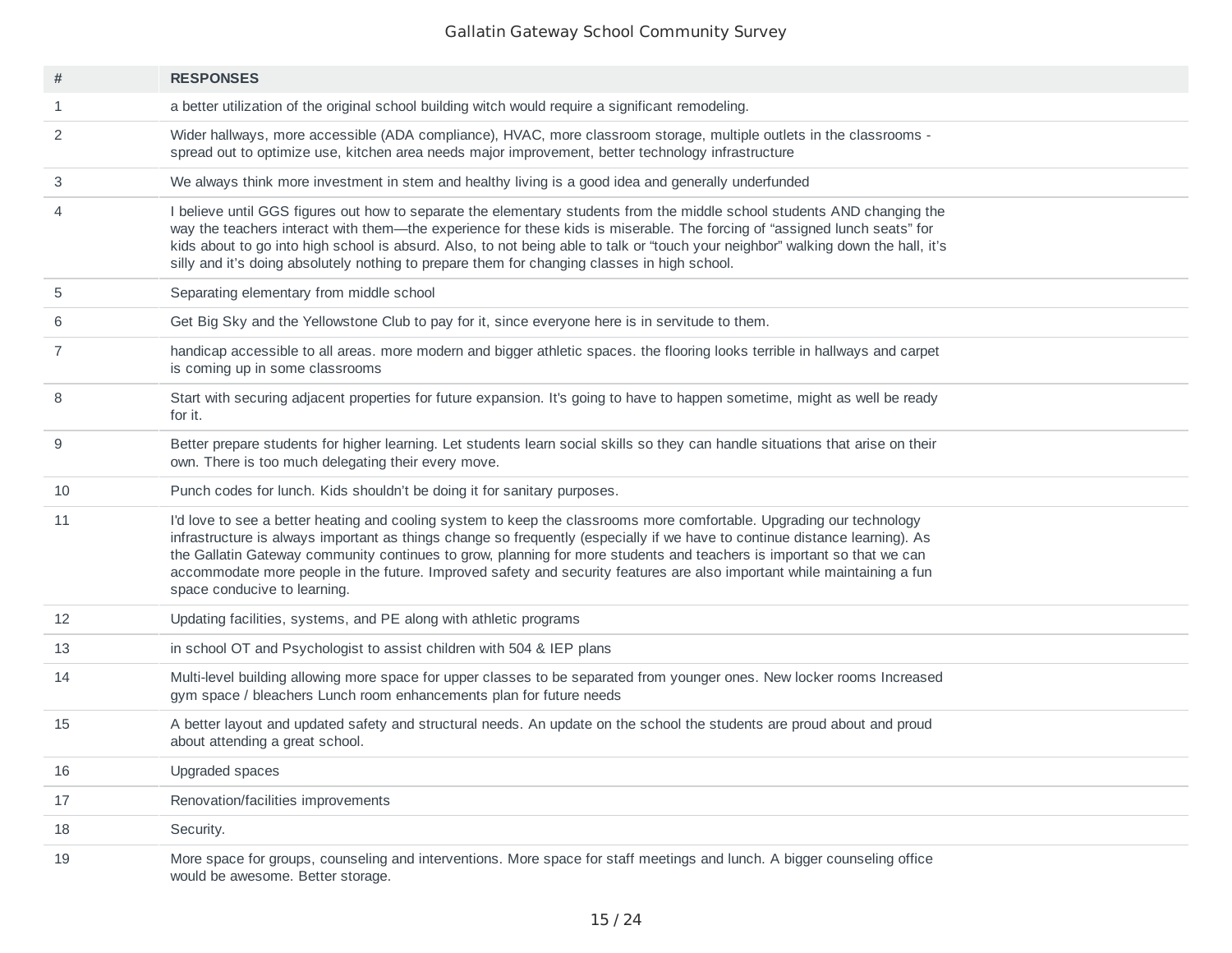| 20 | Keep after school later gators                                                                                                                                                                                                                                                                  |
|----|-------------------------------------------------------------------------------------------------------------------------------------------------------------------------------------------------------------------------------------------------------------------------------------------------|
| 21 | Middle school students need science labs and the technology infrastructure to get an adequate middle school education.                                                                                                                                                                          |
| 22 | Complete remodel.                                                                                                                                                                                                                                                                               |
| 23 | bigger library. i feel like the students would benefit from a bigger selection of books. The book orders are great but a lot of<br>families cannot afford them.                                                                                                                                 |
| 24 | More board communication with the community/ parents.                                                                                                                                                                                                                                           |
| 25 | Staff taking bullying seriously                                                                                                                                                                                                                                                                 |
| 26 | Continue with later gators program                                                                                                                                                                                                                                                              |
| 27 | Please deal with the room temps and comfortability of students.                                                                                                                                                                                                                                 |
| 28 | Balance the staff so both male and female influence is apparent.                                                                                                                                                                                                                                |
| 29 | Staff and helpers                                                                                                                                                                                                                                                                               |
| 30 | Nothing it is great.                                                                                                                                                                                                                                                                            |
| 31 | Updating old spaces and cleaning up broken or damaged areas. Making sure outdated areas/equipment is safe.                                                                                                                                                                                      |
| 32 | Very broad question which opens a plethora of ideas and potential for analyses. Specificity can be your aide if you employ<br>it.                                                                                                                                                               |
| 33 | More focus on reading and math and less on music and gym                                                                                                                                                                                                                                        |
| 34 | Having the ability to self contain in classrooms for long periods of time if needed for Corona or and emergency.                                                                                                                                                                                |
| 35 | New principal-we picked the wrong one here folks []                                                                                                                                                                                                                                             |
| 36 | Fire Suppression, HVAC Upgrades, Electrical Upgrades with Multiple Service Panel Locations, Vapor Barrier in Addition<br>Space, Secure Entry to the School. Bigger Library                                                                                                                      |
| 37 | Physical environment: HVAC, & lighting (more natural light). The ability to situate classrooms into team level areas, as<br>grades K-2 currently are. Also to have a space per team level to conduct pull out instruction with students. A dedicated<br>staff area, as well as sick child area. |

# Q8 What do you think is missing?

Answered: 28 Skipped: 32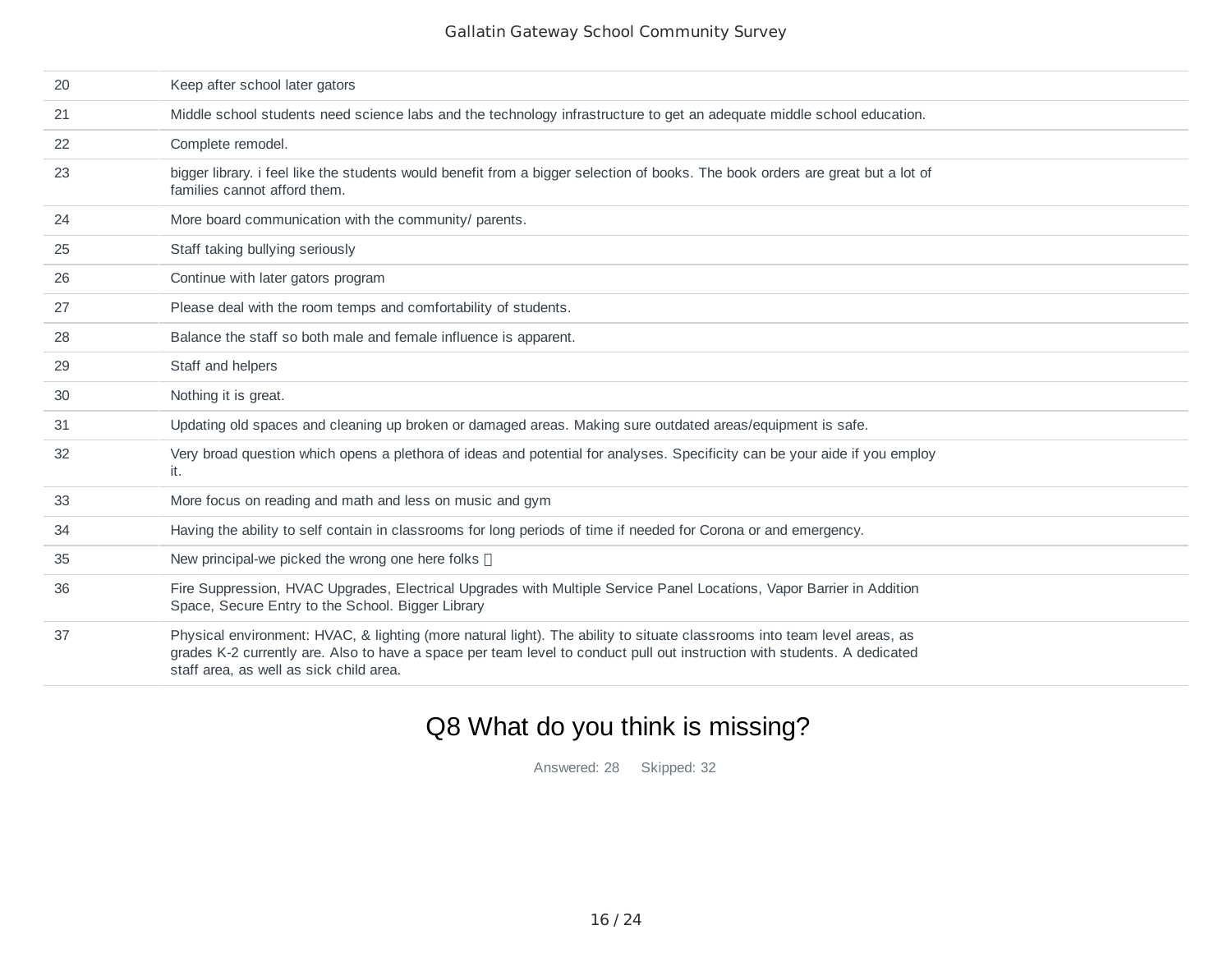| #  | <b>RESPONSES</b>                                                                                                                                                 |
|----|------------------------------------------------------------------------------------------------------------------------------------------------------------------|
| 1  | A secure entry is critical.                                                                                                                                      |
| 2  | HVAC, multiple outlets in the classrooms                                                                                                                         |
| 3  | Were not sure                                                                                                                                                    |
| 4  | Unity is the first word that comes to mind.                                                                                                                      |
| 5  | Teachers not treating middle schoolers like middle schoolers                                                                                                     |
| 6  | what are we going to do with the oldest brick part of the building? Is it worth keeping-- more expensive to renovate vs.<br>rebuild. Does the community want it? |
| 7  | Real leadership and representation of the community.                                                                                                             |
| 8  | Student freedom and ability to develop life skills that they will be required to use in high school and beyond.                                                  |
| 9  | General parking and access for deliveries. Athletic facilities.                                                                                                  |
| 10 | in school OT and Psychologist to assist children with 504 & IEP plans and GUARANTEED after school program                                                        |
| 11 | Updates! Proper cleaning/Janitor Adequate parking                                                                                                                |
| 12 | Money                                                                                                                                                            |
| 13 | Larger library with small flex rooms.                                                                                                                            |
| 14 | More rooms for sped, counseling and interventions. More office space for those who need it. More storage spaces.                                                 |
| 15 | Science labs, computer labs, upgraded library resources                                                                                                          |
| 16 | Security, functionality in Kitchen, Temp control.                                                                                                                |
| 17 | more sport options, better after school options.                                                                                                                 |
| 18 | You are missing parent and community input on board decisions made for the school!                                                                               |
| 19 | Consequences for bullies                                                                                                                                         |
| 20 | Male instructors. Boys need male role models in addition to female.                                                                                              |
| 21 | healthy food                                                                                                                                                     |
| 22 | Nothing it is great.                                                                                                                                             |
| 23 | Flow. The school is made of many additions and lacks the consistency of a planned all-at-once project.                                                           |
| 24 | Fire suppression system. Integrated HVAC, electrical, controls, and technology systems. Plan for expansion with increased<br>growth.                             |
| 25 | Security                                                                                                                                                         |
| 26 | Better rules where bullying is concerned-there have been to many cases overlooked                                                                                |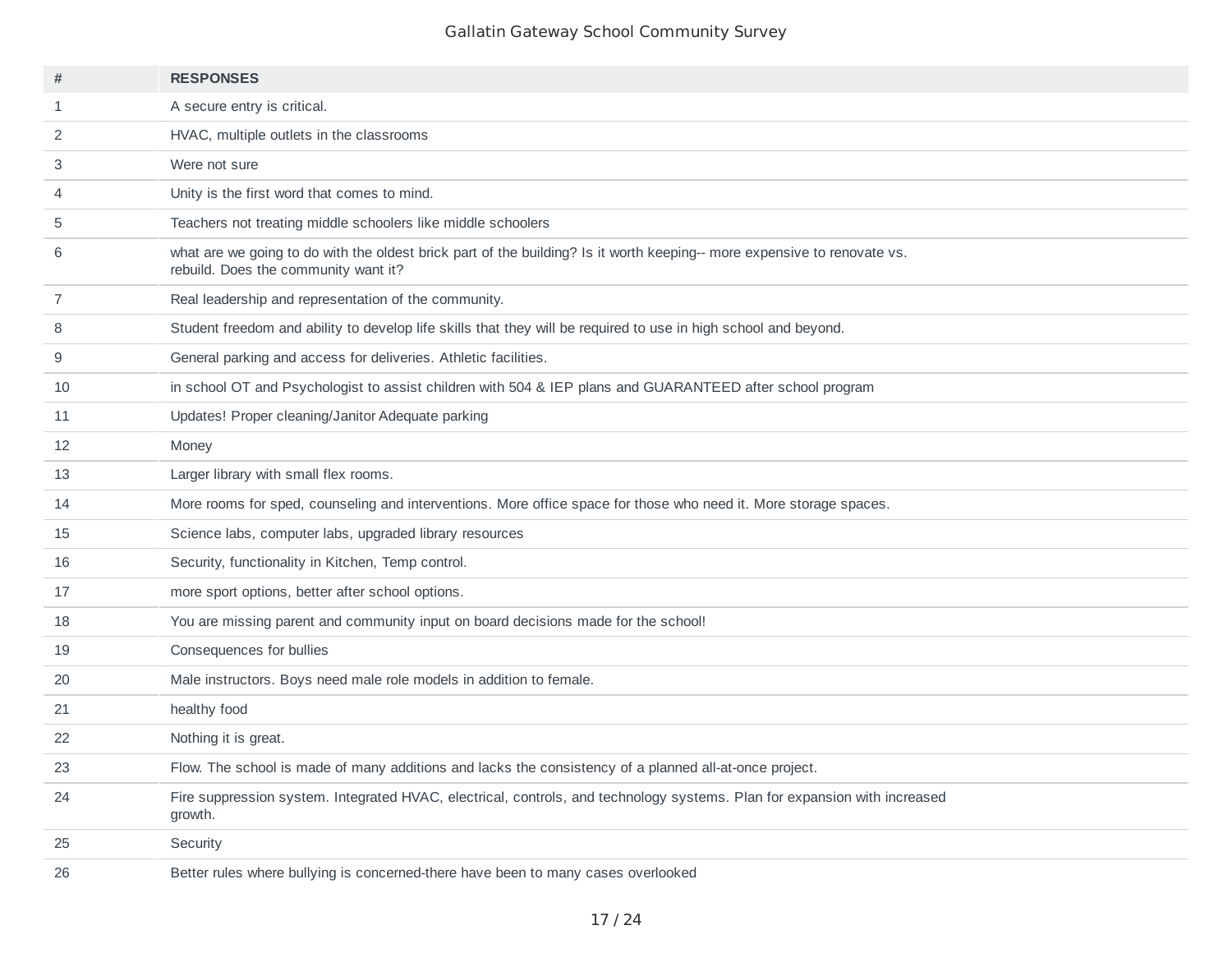- 27 Fire Suppression, HVAC Upgrades, Electrical Upgrades with Multiple Service Panel Locations, Vapor Barrier in Addition Space, Secure Entry to the School.
- 28 A space per team level to conduct pull out instruction with students, so instruction time is not used in "travel" time. A dedicated staff area, as well as sick child area.

## Q9 How do you think the current coronavirus situation impacts the school's planning and resiliency needs?

Answered: 35 Skipped: 25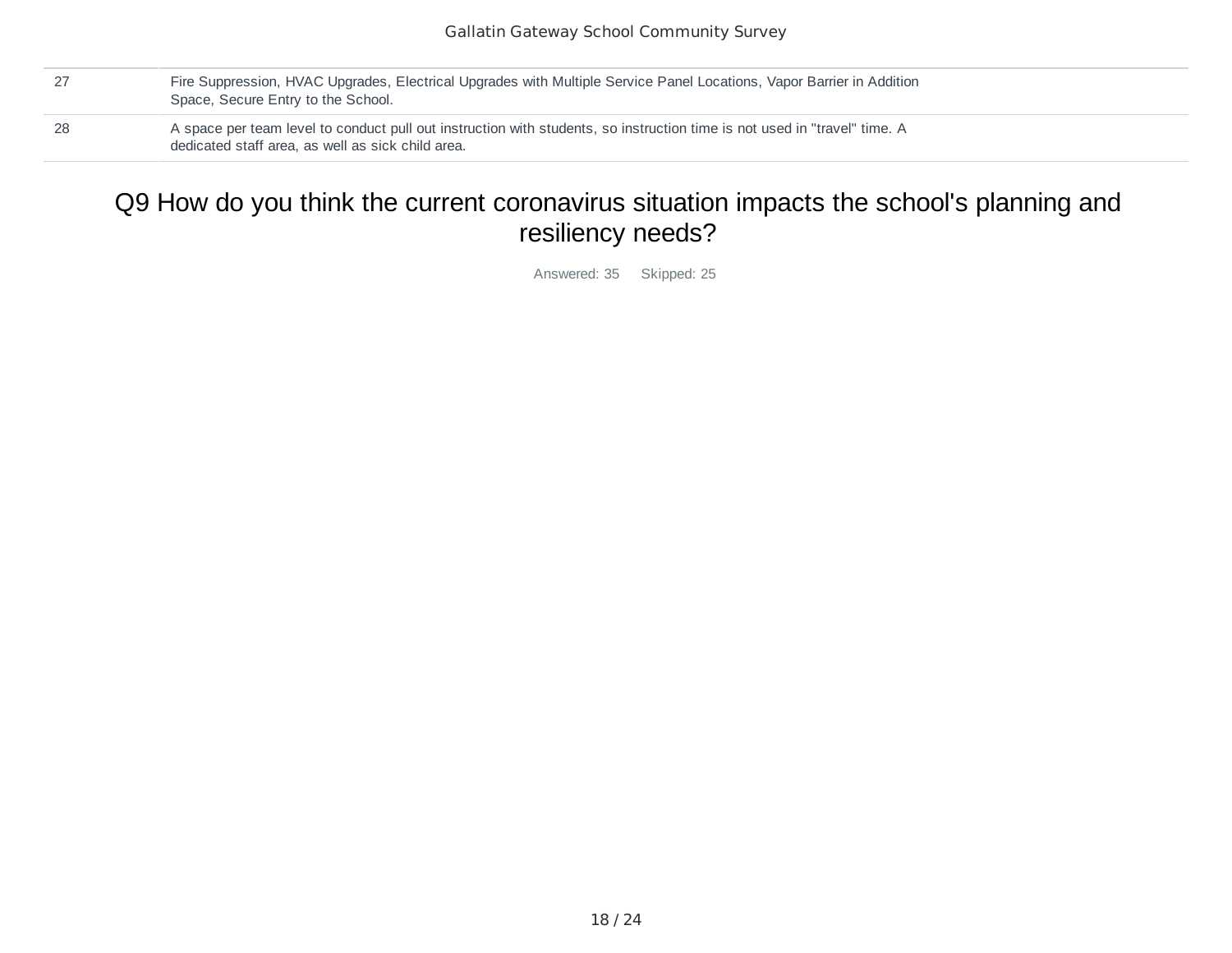| $\#$ | <b>RESPONSES</b>                                                                                                                                                                                                                                                                                                                                                                                                                                                                                                                                                                                                                                                                                                        |
|------|-------------------------------------------------------------------------------------------------------------------------------------------------------------------------------------------------------------------------------------------------------------------------------------------------------------------------------------------------------------------------------------------------------------------------------------------------------------------------------------------------------------------------------------------------------------------------------------------------------------------------------------------------------------------------------------------------------------------------|
| 1    | Probably makes the administration want larger spaces to spread the students and teachers out. I don't know how you plan<br>for that.                                                                                                                                                                                                                                                                                                                                                                                                                                                                                                                                                                                    |
| 2    | The planning of the school needs to be flexible so that various types of learning can be implemented. Reduced class size,<br>on line learning, and groups of children together for an entire day (limited exposure to the rest of the class)                                                                                                                                                                                                                                                                                                                                                                                                                                                                            |
| 3    | Need better technology infrastructure, bigger classrooms to support social distancing                                                                                                                                                                                                                                                                                                                                                                                                                                                                                                                                                                                                                                   |
| 4    | negatively                                                                                                                                                                                                                                                                                                                                                                                                                                                                                                                                                                                                                                                                                                              |
| 5    | We are concerned about the underserved and lower income folks in our community and their ability to cope with social<br>distancing and home learning.                                                                                                                                                                                                                                                                                                                                                                                                                                                                                                                                                                   |
| 6    | I would think that all classrooms need to be equipped with cameras so that families that are not comfortable sending their<br>kids can watch from their homes.                                                                                                                                                                                                                                                                                                                                                                                                                                                                                                                                                          |
| 7    | I don't think it should effect it at all                                                                                                                                                                                                                                                                                                                                                                                                                                                                                                                                                                                                                                                                                |
| 8    | Need bigger spaces for students to spread out in hallways and classrooms-- more restrooms and places to wash hands.                                                                                                                                                                                                                                                                                                                                                                                                                                                                                                                                                                                                     |
| 9    | "Covid" ruined the school systems.                                                                                                                                                                                                                                                                                                                                                                                                                                                                                                                                                                                                                                                                                      |
| 10   | I think the coronavirus is a lot of big over made up stuff that is ridiculous. It's a virus that is here to stay and we need to<br>realize that wearing masks and social distancing isn't going to make it go away. People need To use common sense And<br>handle it like they would the influenza.                                                                                                                                                                                                                                                                                                                                                                                                                     |
| 11   | Sanitary issues such as not punching their own codes and everyone touching it.                                                                                                                                                                                                                                                                                                                                                                                                                                                                                                                                                                                                                                          |
| 12   | Obviously, there are many challenges to address. I certainly don't want to have my kids wearing masks all day (one has<br>asthma). I feel like the kids definitely need to go back to school in the fall in-person though and not have distance learning.<br>We all made it work in the spring, but the kids need in-person social interaction - not just via Zoom/Google Hangouts. They<br>miss their friends and teachers. They missed out on so many fun learning opportunities and field trips. Most parents aren't<br>going to be able to stay home with their kids again. It breaks my heart to think that the kids might not be able to each lunch<br>together in the cafeteria or play on playground equipment. |
| 13   | I'm not sure. Having support from staff to help guide home schooling curriculum where and when necessary                                                                                                                                                                                                                                                                                                                                                                                                                                                                                                                                                                                                                |
| 14   | greatly                                                                                                                                                                                                                                                                                                                                                                                                                                                                                                                                                                                                                                                                                                                 |
| 15   | We do not have adequate space to accommodate our children with the requirements. Space is crucial on many levels.                                                                                                                                                                                                                                                                                                                                                                                                                                                                                                                                                                                                       |
| 16   | Just is going to postpone what we need                                                                                                                                                                                                                                                                                                                                                                                                                                                                                                                                                                                                                                                                                  |
| 17   | it shouldn't. We need a functional school and will deal with what comes and goes.                                                                                                                                                                                                                                                                                                                                                                                                                                                                                                                                                                                                                                       |
| 18   | If we are going to be distance learning again in the Fall I think it will slow down any progress.                                                                                                                                                                                                                                                                                                                                                                                                                                                                                                                                                                                                                       |
| 19   | It costs more money to provide the services the school needs to provide.                                                                                                                                                                                                                                                                                                                                                                                                                                                                                                                                                                                                                                                |
| 20   | It will effect the school tremendously!!                                                                                                                                                                                                                                                                                                                                                                                                                                                                                                                                                                                                                                                                                |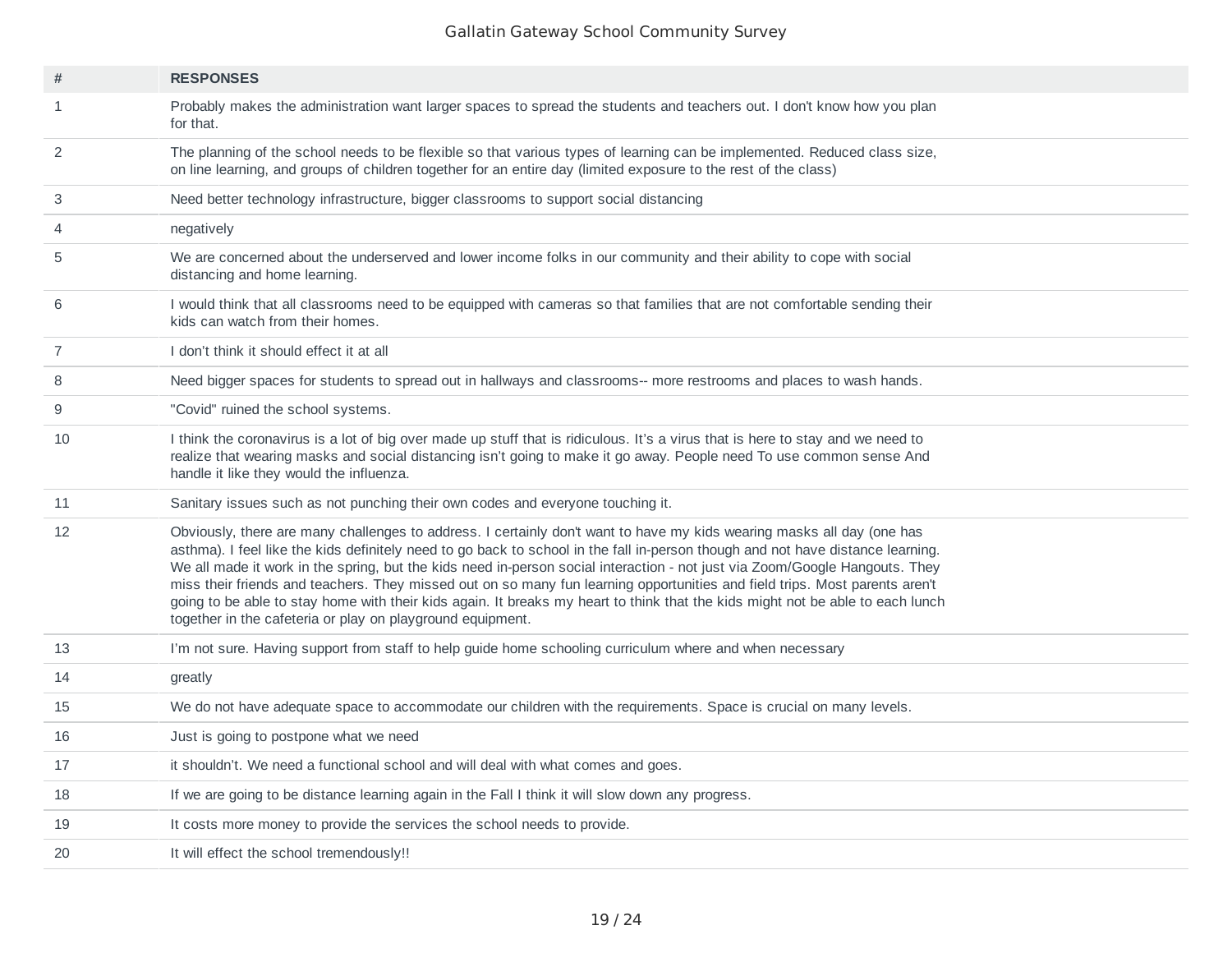| 21 | I think our school runs into issues with spacing needs when it comes to the rona. also may run into staffing issues should<br>some teachers not be able to return. I do feel like the masks may be an issue.                                                                                                                                                                                                                                    |
|----|-------------------------------------------------------------------------------------------------------------------------------------------------------------------------------------------------------------------------------------------------------------------------------------------------------------------------------------------------------------------------------------------------------------------------------------------------|
| 22 | Let's get our children's schooling back to normal and stop overreacting over the corona virus !                                                                                                                                                                                                                                                                                                                                                 |
| 23 | Are classrooms large enough to allow distance between students? Other spaces may need to be used for classrooms?<br>Students should remain in one classroom, teachers should come to them.                                                                                                                                                                                                                                                      |
| 24 | You have a difficult job. As parents we want to support your decisions.                                                                                                                                                                                                                                                                                                                                                                         |
| 25 | Yes                                                                                                                                                                                                                                                                                                                                                                                                                                             |
| 26 | Poor question. Of course it impacts the school's planning. What are you asking? Resiliency of what? What kind of needs?<br>Be specific please.                                                                                                                                                                                                                                                                                                  |
| 27 | improvements should be postponed, more focus on the kids                                                                                                                                                                                                                                                                                                                                                                                        |
| 28 | Makes it obvious we don't need a new school for the time being. The kids weren't in it for the last 3 months of school.                                                                                                                                                                                                                                                                                                                         |
| 29 | It takes away from the greater possibilities, but I understand it's necessary. I just don't want to go overboard and turn into a<br>stiff regimented education experience in exchange for the warmth and belonging of a community school.                                                                                                                                                                                                       |
| 30 | Very significantly. Bad question; one could write a book. Be more specific.                                                                                                                                                                                                                                                                                                                                                                     |
| 31 | I am concerned Gateway will simply follow what Bozeman does because it follows Bozeman on everything. If the children<br>are forced to wear masks I will probably not send my child back to Gateway school and will discontinue all donations and<br>volunteer work.                                                                                                                                                                            |
| 32 | Too many unknowns to make informed decisions.                                                                                                                                                                                                                                                                                                                                                                                                   |
| 33 | This school is small enough to allow for regular school function even during the so called pandemic                                                                                                                                                                                                                                                                                                                                             |
| 34 | it is the flu lets go!! Lots of measures need to get taken to limit the possibility of getting the flu                                                                                                                                                                                                                                                                                                                                          |
| 35 | We need a dedicated space to safely isolate, monitor and attend to sick children. If students are to socially distance,<br>having enough bathroom and water fountain space is also an issue that interferes with instructional time. Currently, students<br>will only be allowed in 2 at a time in a four stall bathroom. Also, one class at a time will be scheduled to take a bathroom<br>break. Each student waiting their turn in the hall. |

# Q10 Please share any other comments or feedback.

Answered: 16 Skipped: 44